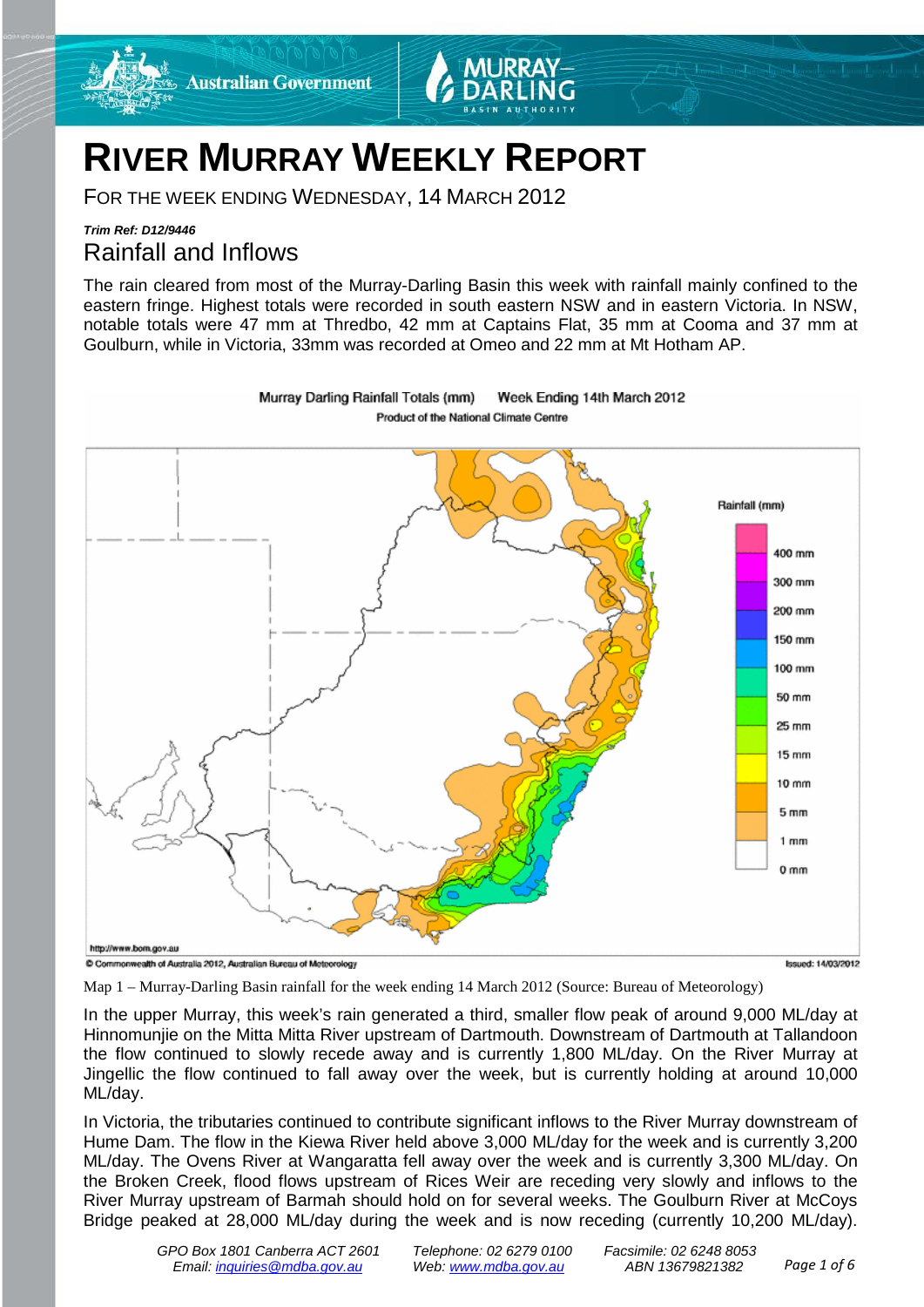**Australian Government** 

Goulburn-Murray Water has commenced pre-releases from Eildon Reservoir in order to create airspace in the dam to mitigate potential future flooding in coming months. It is anticipated that without further rain the flow at McCoys Bridge will recede to around 4,000 to 6,000 ML/day and hold there for the coming weeks.

In NSW, earlier in the week the Murrumbidgee River peaked just below 9 m (263,000 ML/day) at Narrandera. This is the same level that it peaked at in 1974. The flood peak on the Murrumbidgee River is now approaching Carrathool where the Bureau of Meteorology is forecasting the river to reach around 8.2 m (54,000 ML/day) on Thursday (15 March) night or Friday (16 March) morning with major flooding. Flooding at Carrathool and downstream is expected to be similar to the 1974 flood. The Bureau of Meteorology is currently forecasting that the Murrumbidgee River may peak near 7 m (about 44,000 ML/day) at Balranald in mid April with major flooding.

On the Darling River, the flood peaked during the week at Louth at around 142,000 ML/day with major flooding. The Darling River flood peak is now approaching Tilpa where the Bureau of Meteorology is forecasting the level to reach around 12.9 m over the coming weekend with major flooding.

For information regarding flood warnings, see the Bureau of Meteorology website at [www.bom.gov.au/](http://www.bom.gov.au/).

# River Operations

MDBA active storage increased by 223 GL during the week and is currently 6,993 GL (81% capacity). At Dartmouth Reservoir, the storage increased by 40 GL and is now 3,129 GL (81% capacity). The release from Dartmouth, measured at Colemans, was 200 ML/day. At Hume Reservoir, the storage increased by 180 GL during the week and is now 2,581 GL (86% capacity). The release from Hume was held at the minimum 600 ML/day for the week.

At Yarrawonga Weir, the pool level is currently 124.78 m AHD. Diversions at Mulwala Canal increased to 2,000 ML/day during the week however the majority of this water will be escaped to the Edward and Wakool Rivers to dilute the black water returning to these rivers from the forest and help maintain higher dissolved oxygen levels for fish populations (in particular the Murray Cod). Diversions at the Yarrawonga Main Canal are currently 450 ML/day. The release from Yarrawonga Weir reduced from 62,000 ML/day at the start of the week to the current rate of 12,500 ML/day.

On the Edward-Wakool system, the Edward River and Gulpa Creek offtakes are currently diverting 2,200 ML/day and 970 ML/day respectively. These flows will reduce over the coming week as the River Murray level falls away. The flow in the Edward River at Toonalook and inflow from Bullatale Creek are continuing to rise (currently 9,700 ML/day and 4,600 ML/day respectively), while the inflow from Tuppal Creek is now falling away (currently 2,000 ML/day). The flow in the Edward River at Deniliquin is currently around 15,000 ML/day and expected to peak at around 17,500 ML/day on the weekend. Inflow from Edward Escape will commence in the coming week. A total of around 3,200 ML/day is being diverted at the Wakool, Yallakool and Colligen Creek regulators. The gates at Stevens Weir were removed from the water on Monday 12th March. The flow downstream of the weir is currently 9,800 ML/day and is expected to rise to around 13,000 ML/day in the coming week. Inflow from the Billabong Creek is currently 2,900 ML/day and rising.

The flow in the River Murray at Torrumbarry Weir peaked late in the week at around 34,000 ML/day and is currently 32,500 ML/day. The flow at Swan Hill is 20,600 ML/day and forecast to peak at around 21,500 ML/day on the weekend. Further downstream, the inflows from the Murrumbidgee River (currently 8,900 ML/day measured at Balranald) and the Wakool River (estimated around 4,300 ML/day) have helped the River Murray downstream of Euston Weir rise almost two metres over the week to a flow of 23,000 ML/day.

At Menindee Lakes, the storage volume decreased 20 GL to 1,455 GL (84% capacity) during the week. Releases from the Lakes (measured at Weir 32) averaged around 34,800 ML/day. The gates are again free of the water at Lake Wetherell. They will be returned to the water when the higher flows arrive from upstream. When this occurs the operational intent is to maintain the release at 35,000 ML/day and capture and store the additional flow in the Lakes. On the lower Darling, the flow at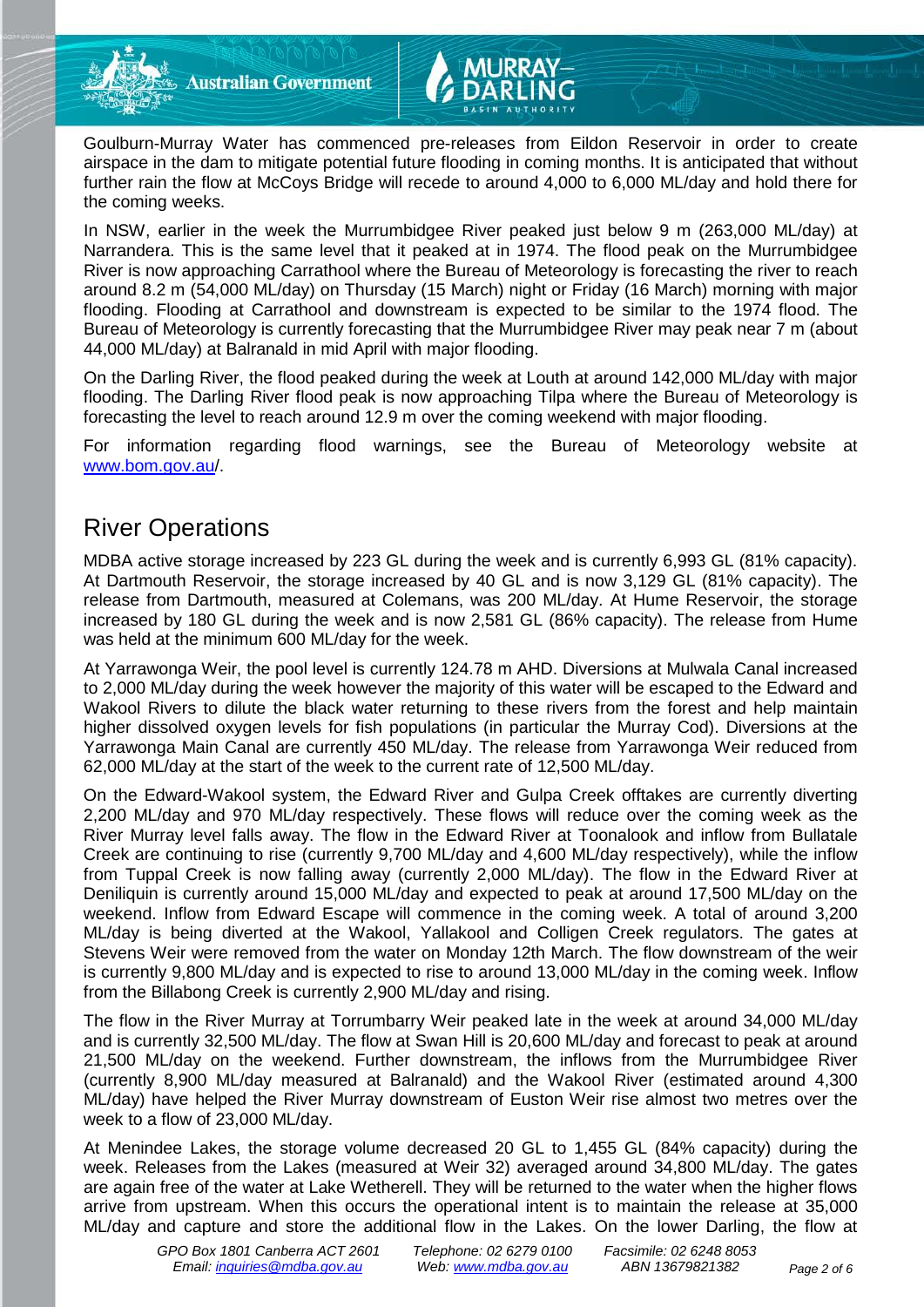

**Australian Government** 

Burtundy rose 500 ML over the week and is currently 16,900 ML/day. For further information on the flood operations at Menindee Lakes, please refer to the NSW Office of Water website [\(www.water.nsw.gov.au/\)](http://www.water.nsw.gov.au/).

At the confluence of the Murray and Darling Rivers at Wentworth, the flow is currently 34,800 ML/day and rising. Further downstream, the storage volume at Lake Victoria increased by 24 GL over the week to 502 GL (74% capacity) as water was captured to maintain the flow to South Australia at around 21,000 ML/day in order to allow essential construction works at Chowilla and Lock 4. Over the next few days, the flow to South Australia will increase to around 24,000 to 25,000 ML/day, however this will be exceeded next week when higher flows arrive and the re-regulation capacity of Lake Victoria storage is exceeded. It is expected that the flow will gradually increase over the coming weeks and be between 40,000 and 60,000 ML/day by mid April. It is possible that the flows may increase above 60,000 ML/day as flow estimates improve. At this stage, the flow to SA is not expected to reach the 93,800 ML/day observed in mid February 2011, but this could change if there is further significant rainfall.

The average level of the Lower Lakes fell by 14 cm to 0.59 m AHD during the week. The Lakes will be drawn down to around 0.5 m AHD for a few weeks, before refilling in an effort to improve the salinity of Lake Albert. The release from the Barrages is currently targeting a flow of around 26,600 ML/day.

### **For media inquiries contact the Media Officer on 02 6279 0141**

DAVID DREVERMAN Executive Director, River Management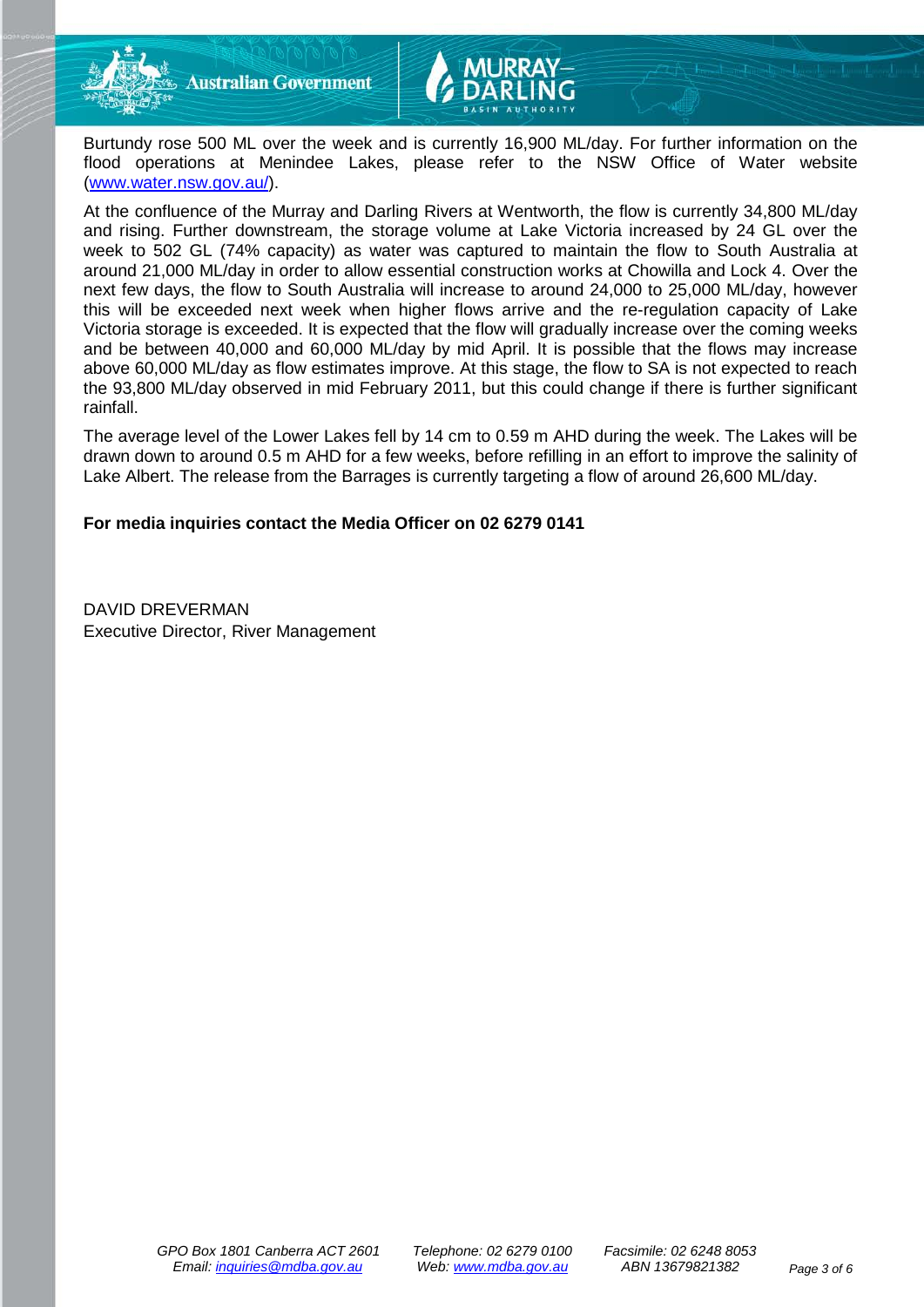



# Water in Storage **Week ending Wednesday 14 Mar 2012**

| <b>MDBA Storages</b>                         | Full<br>Supply<br>Level | Full Supply<br>Volume | Current<br>Storage<br>Level | Current | Storage | Dead<br>Storage | Active<br>Storage | Change in<br>Total<br>Storage<br>for the<br>Week |
|----------------------------------------------|-------------------------|-----------------------|-----------------------------|---------|---------|-----------------|-------------------|--------------------------------------------------|
|                                              | $(m$ AHD)               | (GL)                  | $(m$ AHD)                   | (GL)    | %       | (GL)            | (GL)              | (GL)                                             |
| Dartmouth Reservoir                          | 486.00                  | 3856                  | 474.20                      | 3 1 2 9 | 81%     | 71              | 3058              | $+40$                                            |
| Hume Reservoir                               | 192.00                  | 3 0 0 5               | 189.79                      | 2581    | 86%     | 23              | 2 5 5 8           | $+180$                                           |
| Lake Victoria                                | 27.00                   | 677                   | 25.48                       | 502     | 74%     | 100             | 402               | $+24$                                            |
| Menindee Lakes                               |                         | 1 731*                |                             | 1455    | 84%     | (480#)          | 975               | $-20$                                            |
| <b>Total</b>                                 |                         | 9 2 6 9               |                             | 7667    | 83%     | $ -$            | 6993              | $+223$                                           |
| $81\%$ ^<br><b>Total Active MDBA Storage</b> |                         |                       |                             |         |         |                 |                   |                                                  |

#### **Major State Storages**

| <b>Burriniuck Reservoir</b> | 026     | 019     | 99% |     | 016  | $-62$ |
|-----------------------------|---------|---------|-----|-----|------|-------|
| <b>Blowering Reservoir</b>  | 631     | 573     | 96% | 24  | 549  | +62   |
| Eildon Reservoir            | 3 3 3 4 | 3 1 3 8 | 94% | 100 | 3038 |       |

\* Menindee surcharge capacity – 2050 GL \*\* All Data is rounded to nearest GL \*\*

# NSW takes control of Menindee Lakes when storage falls below 480 GL, and control reverts to MDBA when storage next reaches 640 GL ^ % of total active MDBA storage

#### **Snowy Mountains Scheme Snowy diversions for week ending 13 Mar 2012**

| <b>Storage</b>         | <b>Active Storage</b><br>(GL) | Weekly Change<br>(GL) | Diversion (GL)   | This Week | From 1 May<br>2011 |
|------------------------|-------------------------------|-----------------------|------------------|-----------|--------------------|
| Lake Eucumbene - Total | 2 3 5 9                       | n/a                   | Snowy-Murray     | $+3$      | 306                |
| Snowy-Murray Component | 931                           | n/a                   | Tooma-Tumut      | $+19$     | 305                |
| <b>Target Storage</b>  | 1410                          |                       | Net Diversion    | $-15$     |                    |
|                        |                               |                       | Murray 1 Release | $+13$     | 687                |

## **Major Diversions from Murray and Lower Darling (GL) \***

| <b>New South Wales</b>    | This Week | From 1 July<br>2011 | Victoria                        | This Week | From 1<br><b>July 2011</b> |
|---------------------------|-----------|---------------------|---------------------------------|-----------|----------------------------|
| Murray Irrig. Ltd (Net)   | 5.0       | 946                 | Yarrawonga Main Channel (net)   | 0.4       | 211                        |
| Wakool Sys Allowance      | 0.3       | 26                  | Torrumbarry System + Nyah (net) | 2.6       | 430                        |
| Western Murray Irrigation | 0.4       | 19                  | Sunraysia Pumped Districts      | 0.8       | 80                         |
| Licensed Pumps            | 2.1       | 156                 | Licensed pumps - GMW (Nyah+u/s) | 0.3       | 40                         |
| Lower Darling             | 7.5       | 211                 | Licensed pumps - LMW            | 6.3       | 233                        |
| <b>TOTAL</b>              | 15.3      | 1358                | TOTAL                           | 10.4      | 994                        |

\* Figures derived from estimates and monthly data. Please note that not all data may have been available at the time of creating this report. \*\* All data above is rounded to nearest 100 ML for weekly data and nearest GL for cumulative data\*\*

#### **Flow to South Australia (GL)**

| Flow to South Australia (GL)                                                                                                                        | Entitlement this month | $186.0*$ |                 |
|-----------------------------------------------------------------------------------------------------------------------------------------------------|------------------------|----------|-----------------|
| * Flow to SA will be greater than entitlement for<br>March due to Additional Dilution Flow, water trades<br>to SA and significant unregulated flow. | Flow this week         | 149.0    | (21 300 ML/day) |
|                                                                                                                                                     | Flow so far this month | 292.8    |                 |
|                                                                                                                                                     | Flow last month        | 607.2    |                 |
| A !! ! <i>!</i> /EA\                                                                                                                                |                        |          |                 |

### **Salinity (EC)** (microSiemens/cm at  $25^{\circ}$  C)

|                         | Current | Average over the last week | Average since 1 August 2011 |
|-------------------------|---------|----------------------------|-----------------------------|
| Swan Hill               | 160     | 170                        | 130                         |
| Euston                  | 150     | 150                        | 130                         |
| <b>Red Cliffs</b>       | 130     | 150                        | 140                         |
| Merbein                 | 150     | 150                        | 140                         |
| Burtundy (Darling)      | 270     | 280                        | 370                         |
| Lock 9                  | 210     | 230                        | 190                         |
| Lake Victoria           | 290     | 290                        | 210                         |
| Berri                   | 330     | 340                        | 270                         |
| Waikerie                |         |                            |                             |
| Morgan                  | 330     | 390                        | 290                         |
| Mannum                  | 340     | 330                        | 440                         |
| Murray Bridge           | 340     | 340                        | 350                         |
| Milang (Lake Alex.)     | 810     | 740                        | 520                         |
| Poltalloch (Lake Alex.) | 420     | 420                        | 360                         |
| Meningie (Lake Alb.)    | 5 0 6 0 | 4 9 5 0                    | 5 3 0 0                     |
| Goolwa Barrages         | 650     | 610                        | 1 2 2 0                     |

*GPO Box 1801 Canberra ACT 2601 Telephone: 02 6279 0100 Facsimile: 02 6248 8053 Email: [inquiries@mdba.gov.au](mailto:inquiries@mdba.gov.au) Web: [www.mdba.gov.au](http://www.mdba.gov.au/) ABN 13679821382 Page 4 of 6*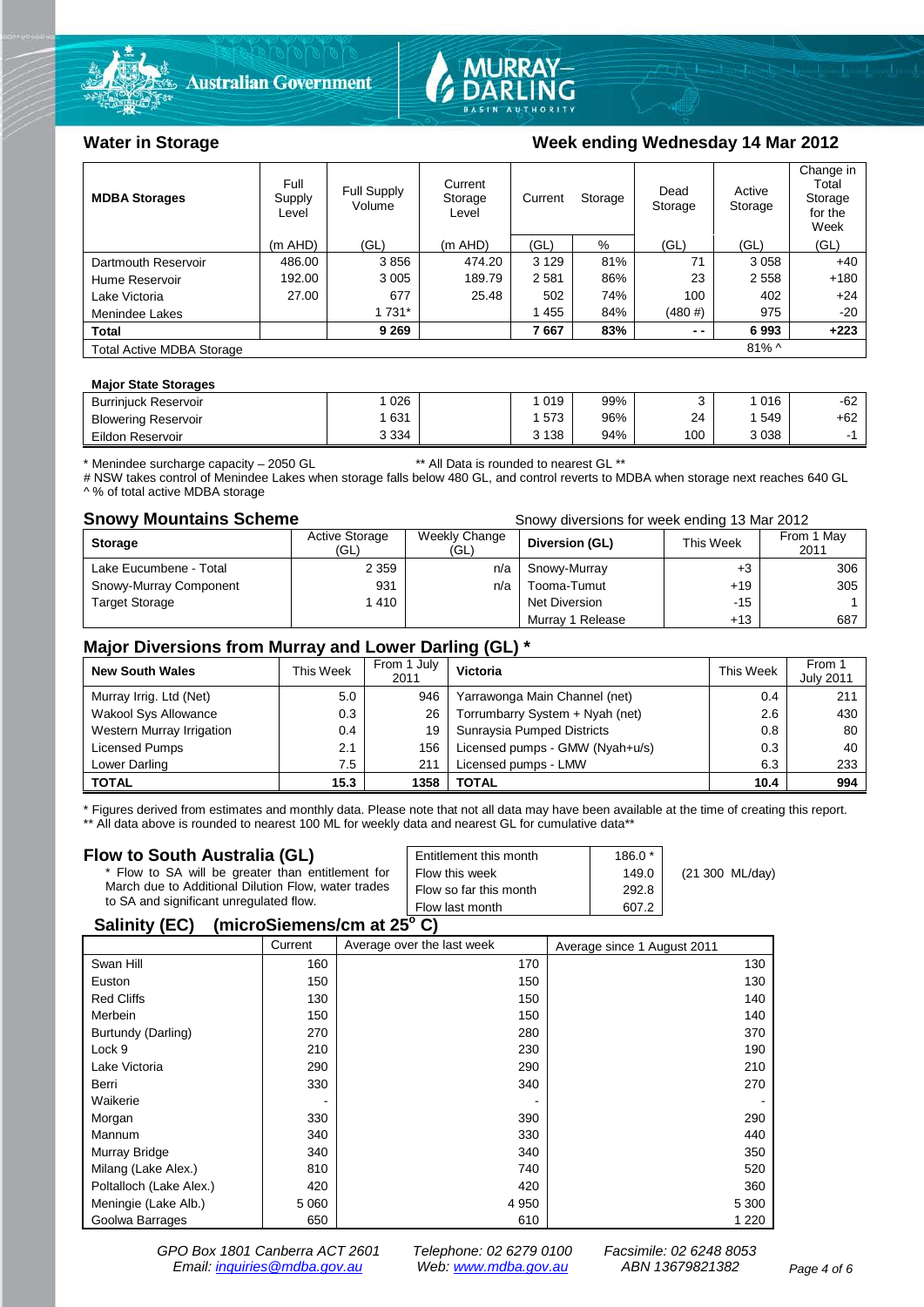

#### **River Levels and Flows Week ending Wednesday 14 Mar 2012**

|                                  | Minor Flood<br>Stage     | Gauge    | Height         | Flow     | Trend        | Average Flow<br>this Week | Average<br>Flow last<br>Week |
|----------------------------------|--------------------------|----------|----------------|----------|--------------|---------------------------|------------------------------|
| <b>River Murray</b>              | (m)                      | local(m) | (m AHD)        | (ML/day) |              | (ML/day)                  | (ML/day)                     |
| Khancoban                        | $\blacksquare$           |          |                | 3 0 1 0  | F            | 4 0 9 0                   | 13 290                       |
| Jingellic                        | 4.0                      | 2.35     | 208.87         | 10 380   | F            | 17 590                    | 49 950                       |
| Tallandoon (Mitta Mitta River)   | 4.2                      | 1.88     | 218.77         | 1790     | F            | 2410                      | 5 4 6 0                      |
| Heywoods                         | 5.5                      | 1.27     | 154.90         | 600      | S            | 600                       | 730                          |
| <b>Doctors Point</b>             | 5.5                      | 1.96     | 150.43         | 3 9 9 0  | S            | 5 4 5 0                   | 12 490                       |
| Albury                           | 4.3                      | 1.00     | 148.44         |          |              |                           |                              |
| Corowa                           | 3.8                      | 1.43     | 127.45         | 5 1 4 0  | F            | 8 4 5 0                   | 18 070                       |
| Yarrawonga Weir (d/s)            | 6.4                      | 1.98     | 117.02         | 12 530   | F            | 29 010                    | 47 510                       |
| Tocumwal                         | 6.4                      | 3.49     | 107.33         | 19690    | F            | 43 950                    | 32 400                       |
| Torrumbarry Weir (d/s)           | 7.3                      | 6.91     | 85.46          | 32 490   | F            | 31 110                    | 21 250                       |
| Swan Hill                        | 4.5                      | 3.47     | 66.39          | 20 650   | S            | 20 010                    | 10 000                       |
| Wakool Junction                  | 8.8                      | 5.81     | 54.93          | 21 470   | R            | 18 970                    | 8 4 8 0                      |
| Euston Weir (d/s)                | 8.8                      | 3.67     | 45.51          | 23 140   | R            | 18 360                    | 8 2 9 0                      |
| Mildura Weir (d/s)               |                          |          |                | 21 190   | F            | 14 670                    | 8 8 3 0                      |
| Wentworth Weir (d/s)             | 7.3                      | 4.88     | 29.64          | 34 800   | R            | 26 840                    | 21 070                       |
| Rufus Junction                   |                          | 5.46     | 22.39          | 22 340   | R            | 20 070                    | 19680                        |
| Blanchetown (Lock 1 d/s)         | $\blacksquare$           | 1.33     |                | 18 130   | R            | 17 220                    | 22 110                       |
|                                  |                          |          |                |          |              |                           |                              |
| <b>Tributaries</b>               |                          |          |                |          |              |                           |                              |
| Kiewa at Bandiana                | 2.7                      | 2.57     | 155.80         | 3 2 3 0  | F            | 3870                      | 13 280                       |
| Ovens at Wangaratta              | 11.9                     | 9.39     | 147.07         | 4 600    | F            | 8 1 8 0                   | 26 0 20                      |
| Goulburn at McCoys Bridge        | 9.0                      | 5.64     | 97.06          | 10 260   | F            | 20 300                    | 15810                        |
| Edward at Stevens Weir (d/s)     |                          | 4.97     | 84.74          | 9770     | S            | 6890                      | 2 2 8 0                      |
| <b>Edward at Liewah</b>          |                          | 3.37     | 58.75          | 3 1 5 0  | $\mathsf{R}$ | 2 0 6 0                   | 890                          |
| <b>Wakool at Stoney Crossing</b> |                          | 2.09     | 55.58          | 2 600    | R            | 1 400                     | 920                          |
| Murrumbidgee at Balranald        | 5.0                      | 5.33     | 61.29          | 8870     | R            | 7 9 5 0                   | 2 900                        |
| Barwon at Mungindi               | $\overline{\phantom{a}}$ | 3.42     | $\blacksquare$ | 580      | F            | 840                       | 1 300                        |
| Darling at Bourke                | ۰                        | 13.08    |                | 126 640  | F            | 174 880                   | 210 550                      |
| Darling at Burtundy Rocks        | $\blacksquare$           | 6.84     | $\blacksquare$ | 16910    | S            | 16720                     | 15 970                       |

Natural Inflow to Hume 28 230 92 120

(i.e. Pre Dartmouth & Snowy Mountains scheme)

**Weirs and Locks** Pool levels above or below Full Supply Level (FSL)

| <b>Murray</b>      | FSL (m AHD) | u/s     | d/s     |                       | FSL (m AHD) | u/s     | d/s     |
|--------------------|-------------|---------|---------|-----------------------|-------------|---------|---------|
| Yarrawonga         | 124.90      | $-0.12$ |         | No. 7 Rufus River     | 22.10       | $+0.31$ | $+3.12$ |
| No. 26 Torrumbarry | 86.05       | $-0.56$ |         | No. 6 Murtho          | 19.25       | $-0.00$ | $+1.12$ |
| No. 15 Euston      | 47.60       | $-0.08$ |         | No. 5 Renmark         | 16.30       | $-0.10$ | $+0.85$ |
| No. 11 Mildura     | 34.40       | $+0.02$ | $+0.90$ | No. 4 Bookpurnong     | 13.20       | $+0.00$ | $+1.82$ |
| No. 10 Wentworth   | 30.80       | $+0.09$ | $+2.24$ | No. 3 Overland Corner | 9.80        | $-0.03$ | $+1.19$ |
| No. 9 Kulnine      | 27.40       | $+0.32$ | $+1.01$ | No. 2 Waikerie        | 6.10        | $+0.06$ | $+1.23$ |
| No. 8 Wangumma     | 24.60       | $+0.28$ | $+1.35$ | No. 1 Blanchetown     | 3.20        | $+0.04$ | $+0.58$ |

#### **Lower Lakes FSL = 0.75 m AHD**

| Lake Alexandrina average level for the past 5 days (m AHD) | 0.59 |
|------------------------------------------------------------|------|
|                                                            |      |

| <b>Barrages</b>       | <b>Fishways at Barrages</b> |               |          |           |                      |  |  |
|-----------------------|-----------------------------|---------------|----------|-----------|----------------------|--|--|
|                       | Openings                    | Level (m AHD) | No. Open | Rock Ramp | <b>Vertical Slot</b> |  |  |
| Goolwa                | 128 openings                | 0.51          | 75       |           | Open                 |  |  |
| Mundoo                | 26 openings                 | 0.53          | 6        |           |                      |  |  |
| <b>Boundary Creek</b> | 6 openings                  |               |          |           |                      |  |  |
| Ewe Island            | 111 gates                   |               | 20       |           | $\sim$               |  |  |
| Tauwitchere           | 322 gates                   | 0.59          | 25       | Open      | Open                 |  |  |

AHD = Level relative to Australian Height Datum, i.e. height above sea level